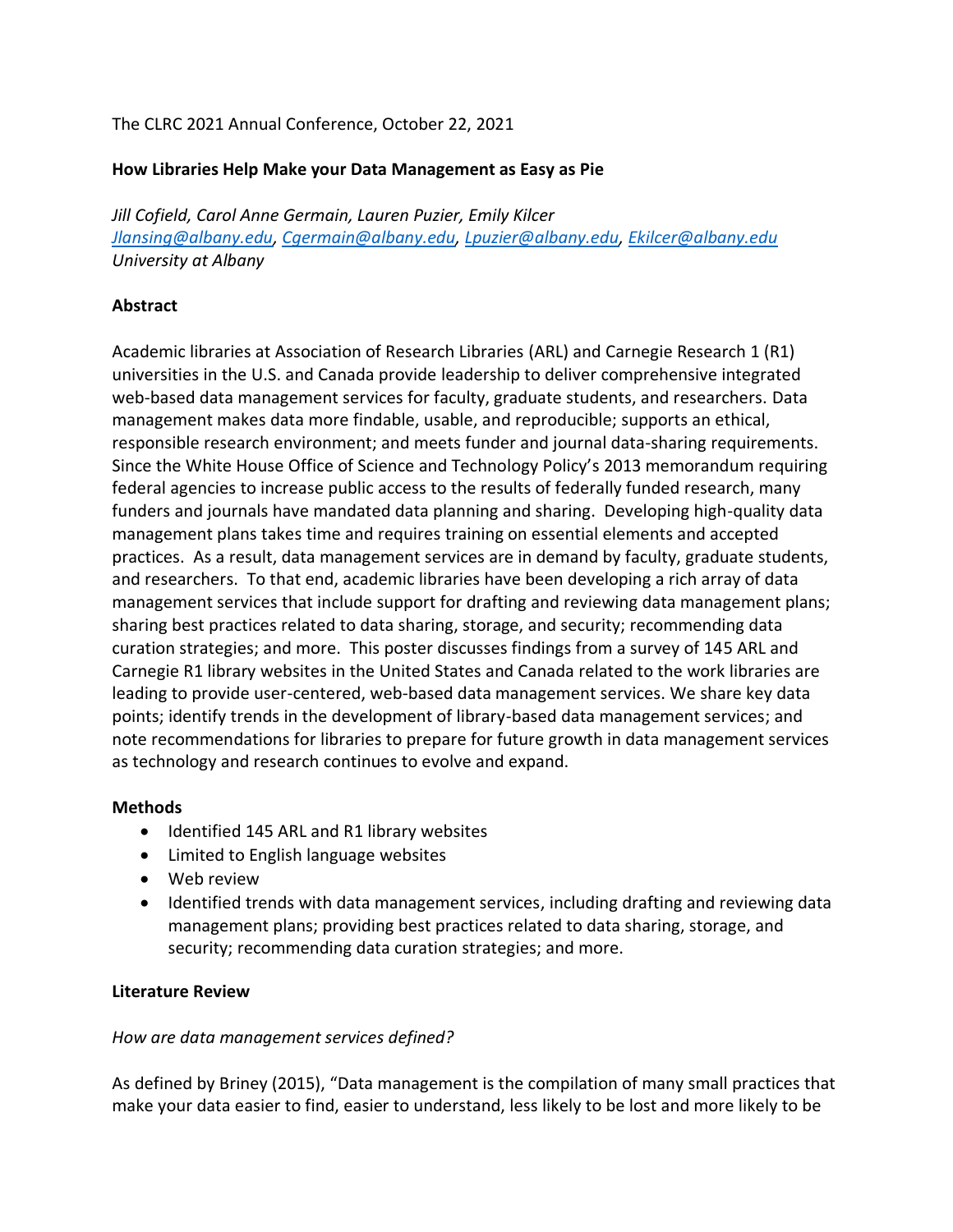usable during a project or ten years later. Data management is fundamentally about taking care of one of the most important things you create during the research process: your data." In the 2012 Association of College & Research Libraries (ACRL) baseline white paper, Tenopir et al. define research data services as "services that a library offers to researchers in relation to managing data and can include informational services...as well as technical services."

## *What served as the major catalyst for libraries to provide data management services to users?*

A frequently cited impetus for the expansion of the research data services in university libraries is the announcement made in 2011 by the National Science Foundation (NSF) requiring data management plans for future grant proposals to support reproducibility of studies, transparency, and expanded discovery. Akers et al. (2014) discuss how the 2011 announcement from the NSF prompted many libraries to expand the availability of resources and tools on the topic of data management and workshops and consultations to assist researchers with developing data management plans.

Further, in 2013, the White House Office of Science and Technology Policy issued a memorandum (National Archives and Records Administration n.d.) directing federal agencies with research and development expenditures exceeding \$100 million per year to increase public access to the results of federally-funded research. Many journal publications now require researchers to make data and underlying code publicly available.

# *What is the history of the role of academic libraries for providing data management services in universities?*

Akers et al. (2014) studied the experiences of eight universities recognized as frontrunners for implementing research data management services and supports among services provided by their academic libraries. They found that as early as the 1980s and 1990, libraries reported working with researchers to identify and use existing data sets. And resulting from the emergence of digital repository software at the start of the  $21<sup>st</sup>$  century, libraries began creating local repositories to capture institutional scholarship. This effort required new skillsets.

In 2012, Tenopir et al. conducted a baseline survey of academic library members of the ACRL in the United States and Canada to identify current research data services being provided in the field and future plans for expanding service offerings. At the time of the study, only a small number of academic libraries surveyed were currently offering research data services. Libraries in larger, doctoral degree granting institutions and those at institutions receiving NSF funding were most likely to offer data services. Web guides were the most frequently cited modality for providing research data services.

A 2020 Ithaka S+R report provided an updated assessment of the landscape of the delivery of research data services in libraries and confirmed the continued growth trend in services being provided by academic libraries to support research across the disciplines. In their analyses of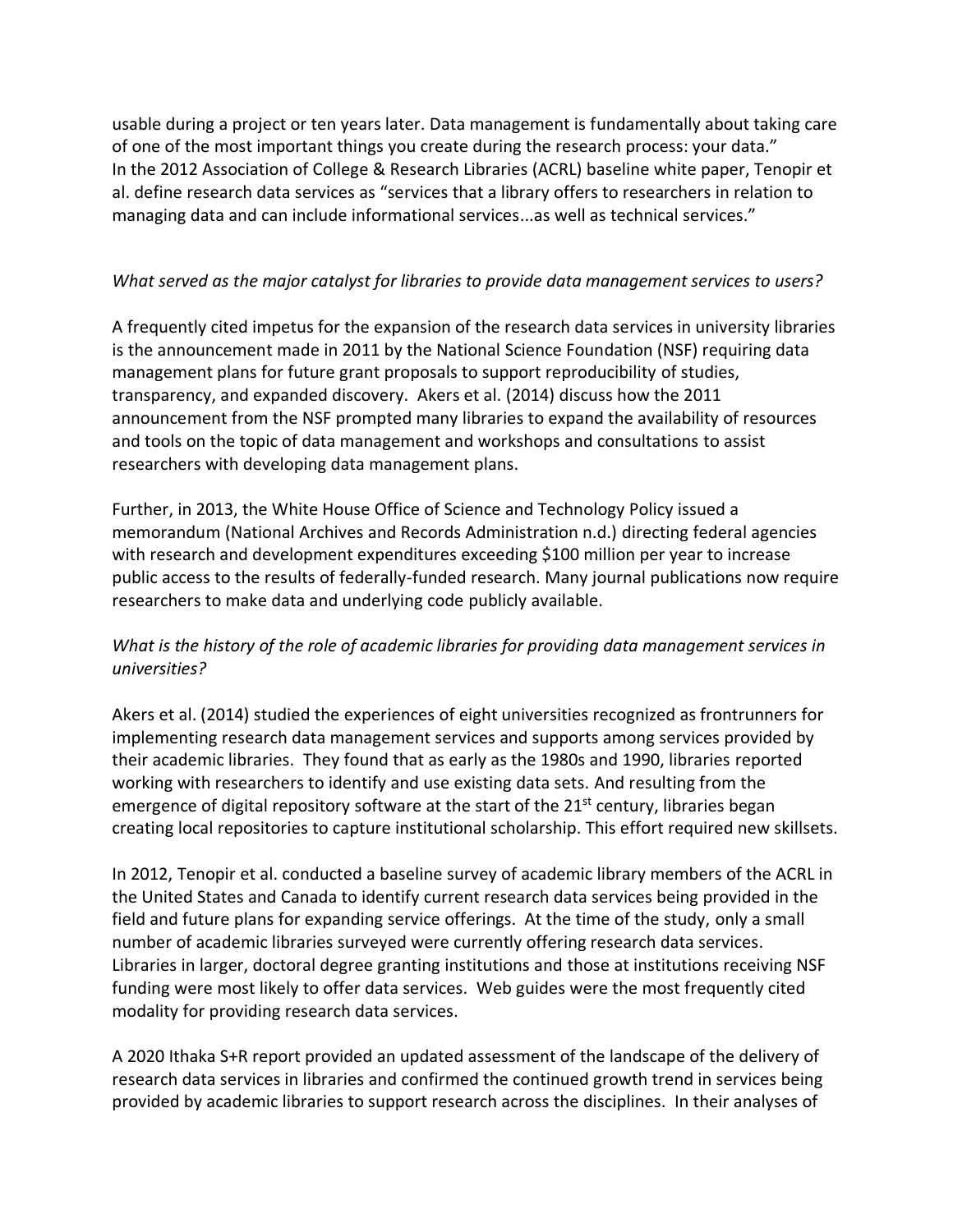120 U.S. colleges and universities, Radecki and Springer (2020) found that R1 institutions now offer an average of 7.6 data services to researchers within their institutions. Services include consultations with researchers; training events; back-end work, including metadata, design, and formatting data for analyses; and front-end work, such as web development and data visualization. Among R1 institutions, only 20% of libraries in the sample did not offer any research data services.

# **Variables**

- Scholarly communication (SC)
- Data services
- Data management plans (DMPs)
- Data sharing
- Open data
- Data visualization
- Geographic Information System (GIS)

# **Results and Discussion**

Of the 145 ARL and R1 institutions studied:

- 138/145 (95.1%) libraries had access to information and resources on data services either through a SC page on the website and/or through a stand-alone page on the website.
- 137/145 (95.0%) libraries provide information on creating DMPs.
- 123/145 (84.8%) libraries provide access to GIS services
- 123/145 (84.8%) libraries addressed data sharing either through a SC page or a standalone web page, such as a LibGuide.
- 93/145 (64.1%) libraries had access to information and resources on open data, either through a SC page on the website and/or through a stand-alone page on the website.
- 101/145 (69.7%) libraries provide data visualization resources or services either through a SC page or as a stand alone.
- 101/145 (69.6%) libraries have dedicated SC pages on their websites
	- o Of the 101 institutions with SC web pages, 97 (96.0%) contained information on DMPs. Most linked users to the [DMPTool,a](https://dmptool.org/) free, open-source, online application that helps researchers create data management plans.
	- o 49/101 (48.5%) libraries' SC pages linked to pages with information and resources on data services.
	- o 35/101 (34.6%) libraries' SC pages addressed data sharing.
	- o Only 5/101 (4.9%) institutions address data visualization on their SC page.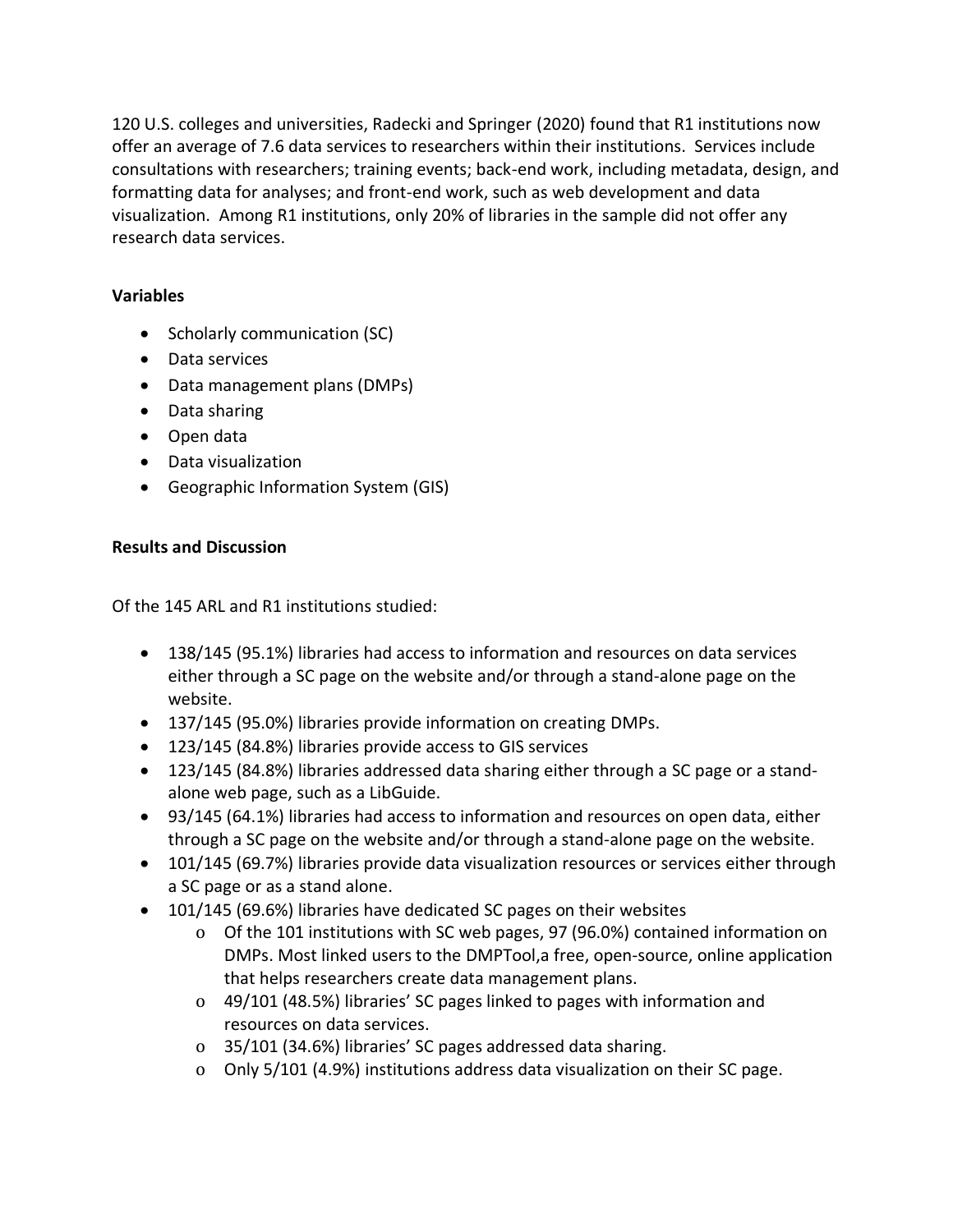Eighty-five percent (85%) of libraries reviewed offer integrated web-based data services for faculty and researchers where data management services are integrated into the library website and are logically organized. Services at these libraries were easily findable via the homepage. Of the remaining 21 libraries surveyed, six provide comprehensive stand-alone web-based data management services; five provide web-based data management services that are semi-integrated (not available in one place or logically accessible through web links); two make introductory reference to the availability of data management services; and eight do not currently provide web-based data management services.

### **Recommendations**

- Thoughtful integration of data management services within academic libraries' websites is important for managing data management resources and encouraging uptake by the user community.
- "Take away" and "bite-sized" resources (e.g., FAQs, template plans, toolkits) simplify the data planning process for faculty, graduate students, and researchers.
- While libraries routinely borrow and openly share resources and tools among the scholarly communications community, customization matters (e.g., identifying a local expert and resources).
- Outreach to faculty, graduate students, and researchers is important for sharing information on the availability of data management services and technical assistance.

### **Key Resources**

## [DMP tool](https://dmptool.org/)

White House Office of Science and Technology Policy's 2013 memorandum - Increasing Access [to the Results of Federally Funded Scientific Research](https://obamawhitehouse.archives.gov/sites/default/files/microsites/ostp/ostp_public_access_memo_2013.pdf)

### [DataOne](https://www.dataone.org/)

### [re3data.org](https://www.re3data.org/)

Requirements by Federal Agency

### **Food for thought**

From Johns Hopkins University – Data Grant

"Do you need a particular dataset to conduct your research? Is there a dataset that would be useful to your department or research group? Apply for a JHU Libraries Data Grant and, contingent on eligibility and availability, you will receive access to the data you need."